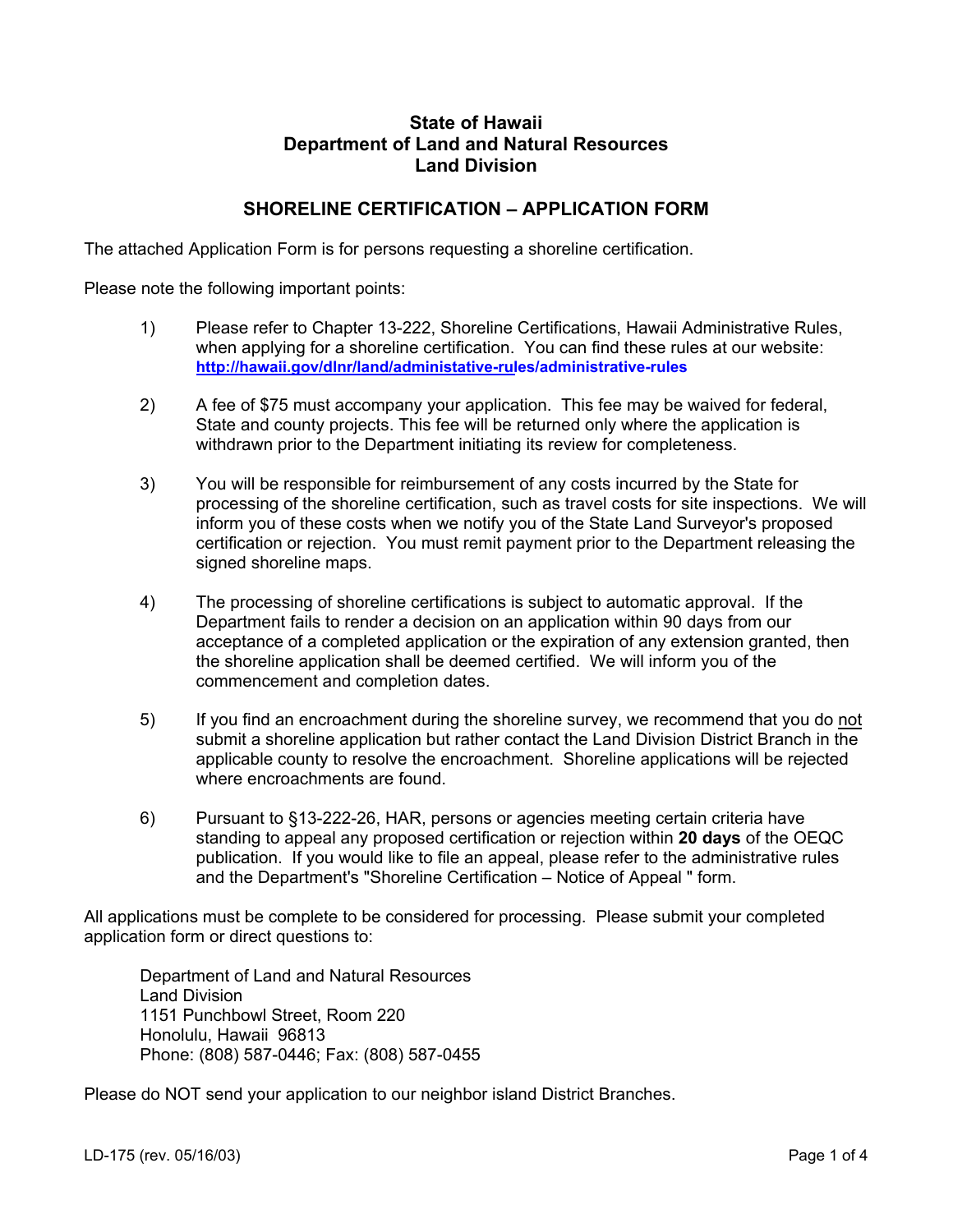|                 | <b>STATE OF HAWAII</b><br><b>SHORELINE CERTIFICATION</b><br><b>APPLICATION FORM</b>                                                           | <b>DEPARTMENT OF LAND &amp; NATURAL RESOURCES</b>                                                 | For DLNR use only:<br>Case file no.:<br>Date application recvd:<br>Completion date (+90):<br>1st OEOC notice:<br>2nd OEQC notice:<br>Date briefs due: | <u> 1999 - Jan Stein Stein Stein Stein Stein Stein Stein Stein Stein Stein Stein Stein Stein Stein Stein Stein S</u><br>Date applic. complete: ________________<br><u> 1990 - Johann Barbara, martin a</u><br>Date appeals due (+20): _______________ |  |
|-----------------|-----------------------------------------------------------------------------------------------------------------------------------------------|---------------------------------------------------------------------------------------------------|-------------------------------------------------------------------------------------------------------------------------------------------------------|-------------------------------------------------------------------------------------------------------------------------------------------------------------------------------------------------------------------------------------------------------|--|
| I.              | APPLICANT/AGENT<br>Applicant means the person submitting an application for shoreline certification.<br>Applicant name:<br>Applicant address: |                                                                                                   |                                                                                                                                                       |                                                                                                                                                                                                                                                       |  |
|                 | Phone numbers:                                                                                                                                | Phone                                                                                             | Fax                                                                                                                                                   | E-mail                                                                                                                                                                                                                                                |  |
| $\mathbf{II}$ . | <b>PROPERTY OWNER</b>                                                                                                                         | lease for the property for which a shoreline certification is requested, or the authorized agent. |                                                                                                                                                       | Property owner means the equitable or legal holder of interest in, or the lessee holding under a recorded                                                                                                                                             |  |

|      | Owner name:     |                             |               |                  |  |
|------|-----------------|-----------------------------|---------------|------------------|--|
|      | Owner address:  |                             |               |                  |  |
|      |                 |                             |               |                  |  |
|      | Signature:      |                             |               | Date:            |  |
| III. |                 | <b>LOCATION AND ADDRESS</b> |               |                  |  |
|      | Island:         | Oahu<br>Hawaii              | Kauai<br>Maui | Molokai<br>Lanai |  |
|      | Town, District: |                             |               | Tax Map Key:     |  |
|      | Address:        |                             |               |                  |  |
|      |                 |                             |               |                  |  |

# IV. PURPOSE

 $\overline{a}$  $\overline{a}$ 

State the purpose for which the certification is being applied:

 $\overline{a}$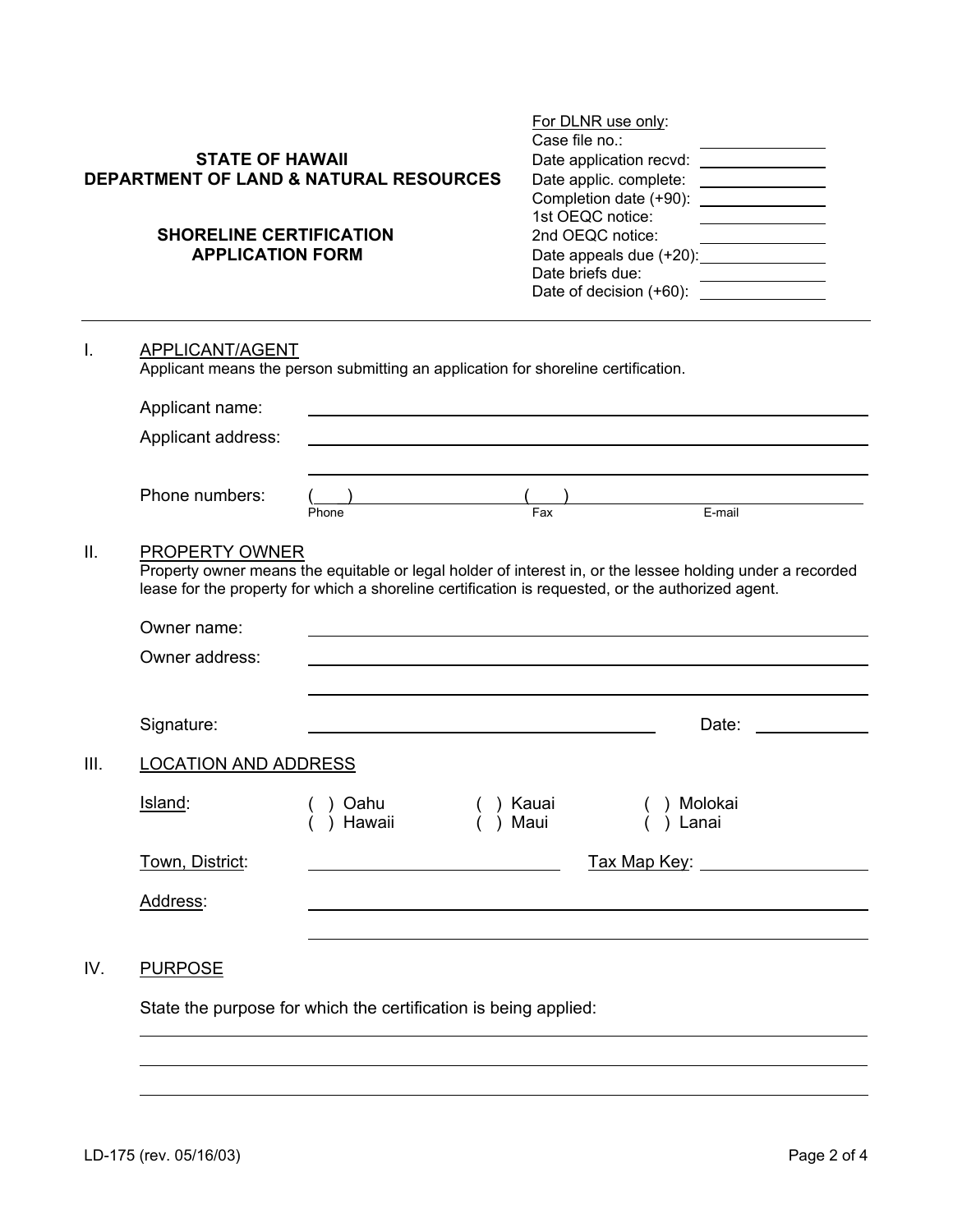### V. CHECKLIST OF ENCLOSURES

- ( ) At least three (3) sets of color photographs of the shoreline, in accordance with §13-222-8, HAR:
	- ( ) Shoreline, as delineated on the map, is indicated on each photograph.
	- ( ) Permanent markings on the ground or flaggings are indicated on the photographs.
	- ( ) Each photograph is labeled by number or alphabet to coincide with the map showing the direction the photograph was taken.
	- ( ) Photographs provide accurate perspectives of the shoreline in relation to permanent markings or other land features.
	- ( ) Each photograph is marked with the date and time taken.
- ( ) At least seven (7) maps of the shoreline, in accordance with §13-222-9, HAR:
	- ( ) Maps are on whiteprints and are one of the following sizes (in inches): 8.5 x 13, 10 x 15, 13 x 23, 15 x 21, 21 x 32, 22 x 36, 24 x 36, 30 x 36, 36 x 42, 42 x 42-72.
	- ( ) Maps are drawn using an engineer or architect scale, in units of feet. Scale is clearly noted on the map. No reduced or enlarged maps allowed.
	- ( ) Maps are based on an actual field survey conducted within the prior 90 days.
	- ( ) Maps have the licensed surveyor's seal and testament indicating the work was done by the surveyor or under the surveyor's supervision.
	- ( ) Maps indicate true north pointing towards the top.
	- ( ) Map title and reference to location include the original source of title and name of awardee, patentee, or grantee and the ili, ahupuaa, and the TMK and the property owner's name and address.
	- ( ) Maps show all permanent identification marks established on the ground and all pertinent azimuths and distances.
	- ( ) Maps indicate the type of shoreline being determined (i.e., vegetation line, debris line, upper reaches of the wash of waves, face of artificial structure, or combination).
	- ( ) At least two (2) of the maps show the direction the photographs were taken and the point or shoreline depicted in the photographs.
- ( ) Field survey was conducted on  $\frac{1}{(data\ of\ field\ survey)}$  by  $\frac{1}{(name\ of\ person\ who\ conducted\ field\ survey)}$

( ) The licensed land surveyor who made or supervised the field survey was: Name Addr

| Address   |  |
|-----------|--|
| Phone no. |  |

- ( ) Application fee of \$75 is enclosed.
- ( ) Statement signed by property owner granting the State of Hawaii the right to enter the property.
- ( ) Statement(s) signed by applicable owners granting the State of Hawaii the right to enter land not owned by the property owner necessary for access.